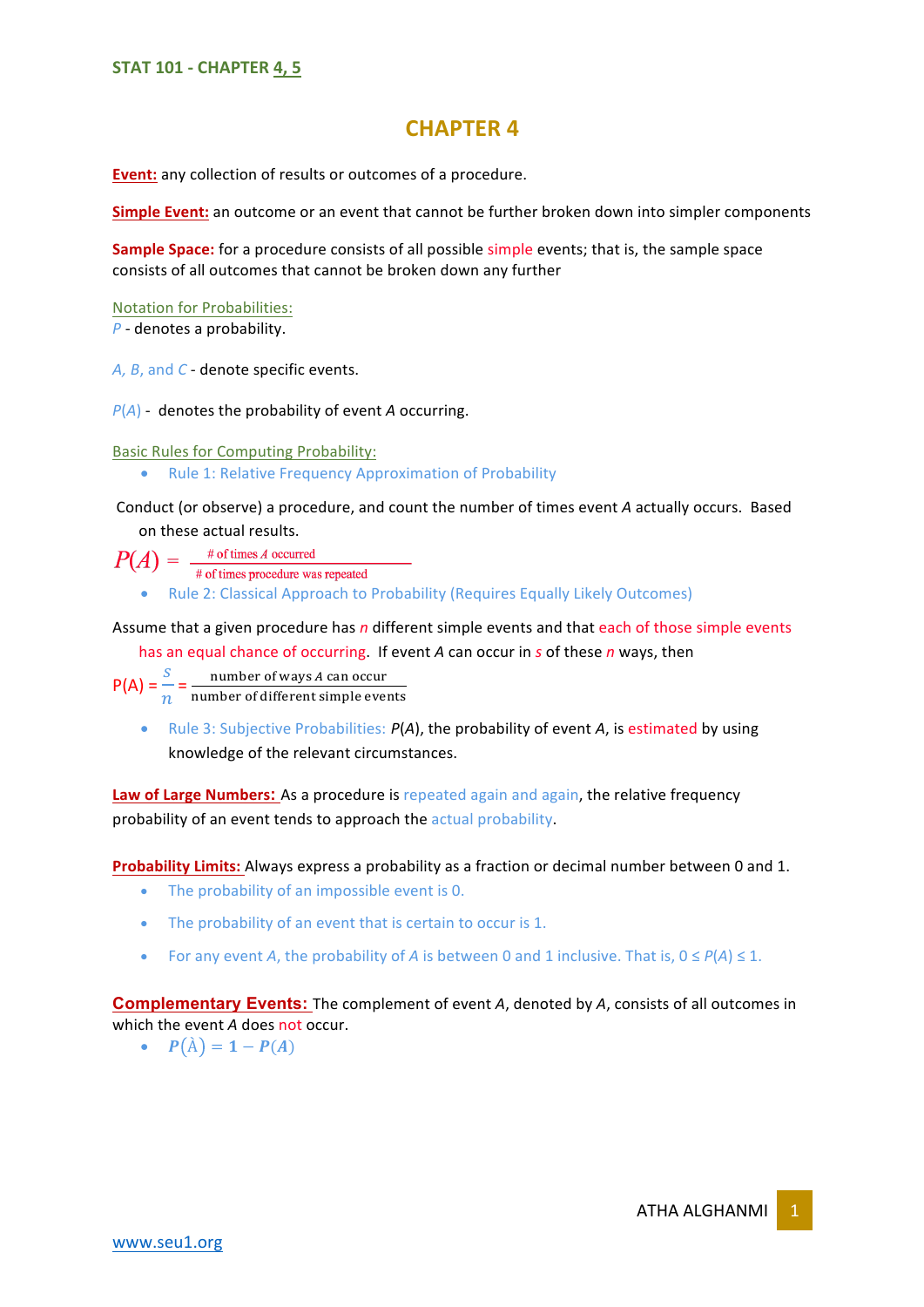### **Odds:**

- The actual odds against event A occurring are the ratio  $P(A)/P(\hat{A})$ , usually expressed in the form of  $a:b$  (or " $a$  to  $b$ "), where  $a$  and  $b$  are integers having no common factors.
- The actual odds in favor of event *A* occurring are the ratio  $P(\lambda)/P(A)$ , which is the reciprocal of the actual odds against the event. If the odds against A are  $a:b$ , then the odds in favor of *A* are *b*:*a*.
- The payoff odds against event *A* occurring are the ratio of the net profit (if you win) to the amount bet.
- payoff odds against event  $A = (net profit) : (amount bet)$

**Compound Event:** any event combining 2 or more simple events. Notation

 $P(A \text{ or } B) = P$  (in a single trial, event *A* occurs or event *B* occurs or they both occur)

### General Rule for a Compound Event:

find the total number of ways A can occur and the number of ways B can occur, but find that total in such a way that no outcome is counted more than once.

Formal Addition Rule OF Compound Event

 $P(A \text{ or } B) = P(A) + P(B) - P(A \text{ and } B)$ 

- *P(A* and *B)* denotes the probability that *A* and *B* both occur at the same time as an outcome in a trial of a procedure.
- $P(A \text{ or } B)$ , find the sum of the number of ways event A can occur and the number of ways event *B* can occur, adding in such a way that every outcome is counted only once
- $P(A \text{ or } B)$  is equal to that sum, divided by the total number of outcomes in the sample space.

Events *A* and *B* are disjoint (or mutually exclusive) if they cannot occur at the same time. (That is, disjoint events do not overlap.)

**Complementary Events:** impossible for an event and its complement to occur at the same time.

•  $P(A)$  and  $P(\hat{A})$ , are disjoint

Rule of Complementary Events:

 $P(A) + P(\bar{A}) = 1$  $P(\bar{A}) = 1 - P(A)$  $P(A) = 1 - P(\overline{A})$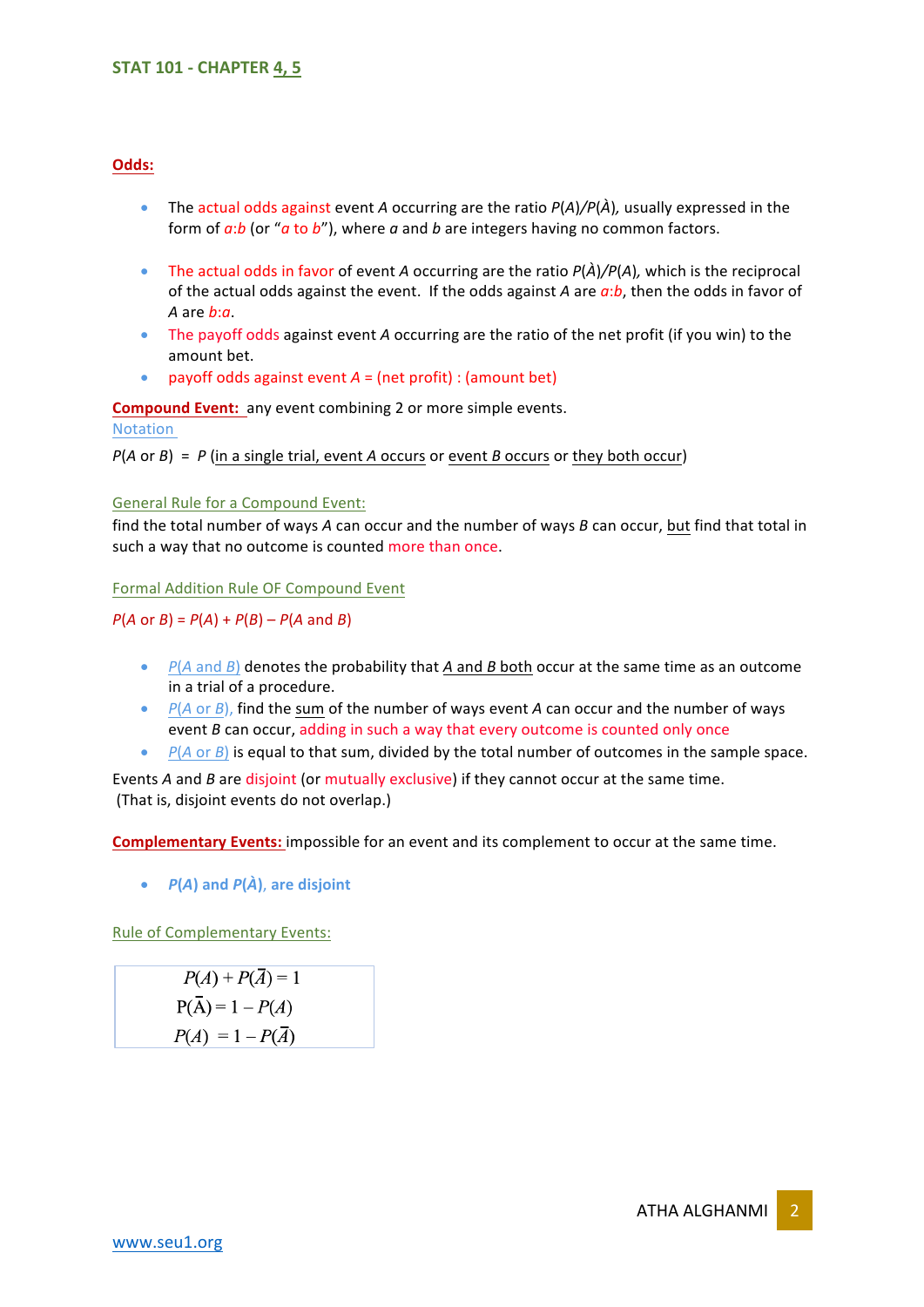**Notation:**  $P A$  and  $B$ ) =  $P$  (event  $A$  occurs in a first trial and event  $B$  occurs in a second trial)

**Tree diagram:** is a picture of the possible outcomes of a procedure, shown as line segments emanating from one starting point.

**Conditional Probability Important Principle:** The probability for the second event *B* should take into account the fact that the first event *A* has already occurred.

Notation:  $P(B|A)$  represents the probability of event *B* occurring after it is assumed that event *A* has already occurred (read *B*|*A* as "*B* given *A*.")

Dependent and Independent:

- Two events A and B are independent if the occurrence of one does not affect the *probability* of the occurrence of the other.
- Two events are dependent if the occurrence of one of them affects the *probability* of the occurrence of the other, but this does not necessarily mean that one of the events is a *cause* of the other.

**Formal Multiplication Rule:** (Independent events)

- $P(A \text{ and } B) = P(A) \cdot P(B \mid A)$
- Note that if A and B are independent events,  $P(B|A)$  is really the same as  $P(B)$ .



**(When applying the multiplication rule, always consider whether the events are independent or** dependent, and adjust the calculations accordingly.)

"At least one": is equivalent to "one or more."

- The complement of getting at least one item of a particular type is that you get no items of that type.
- To find the probability of at least one of something, calculate the probability of none, then subtract that result from 1.

*P* (at least one) =  $1 - P$ (none).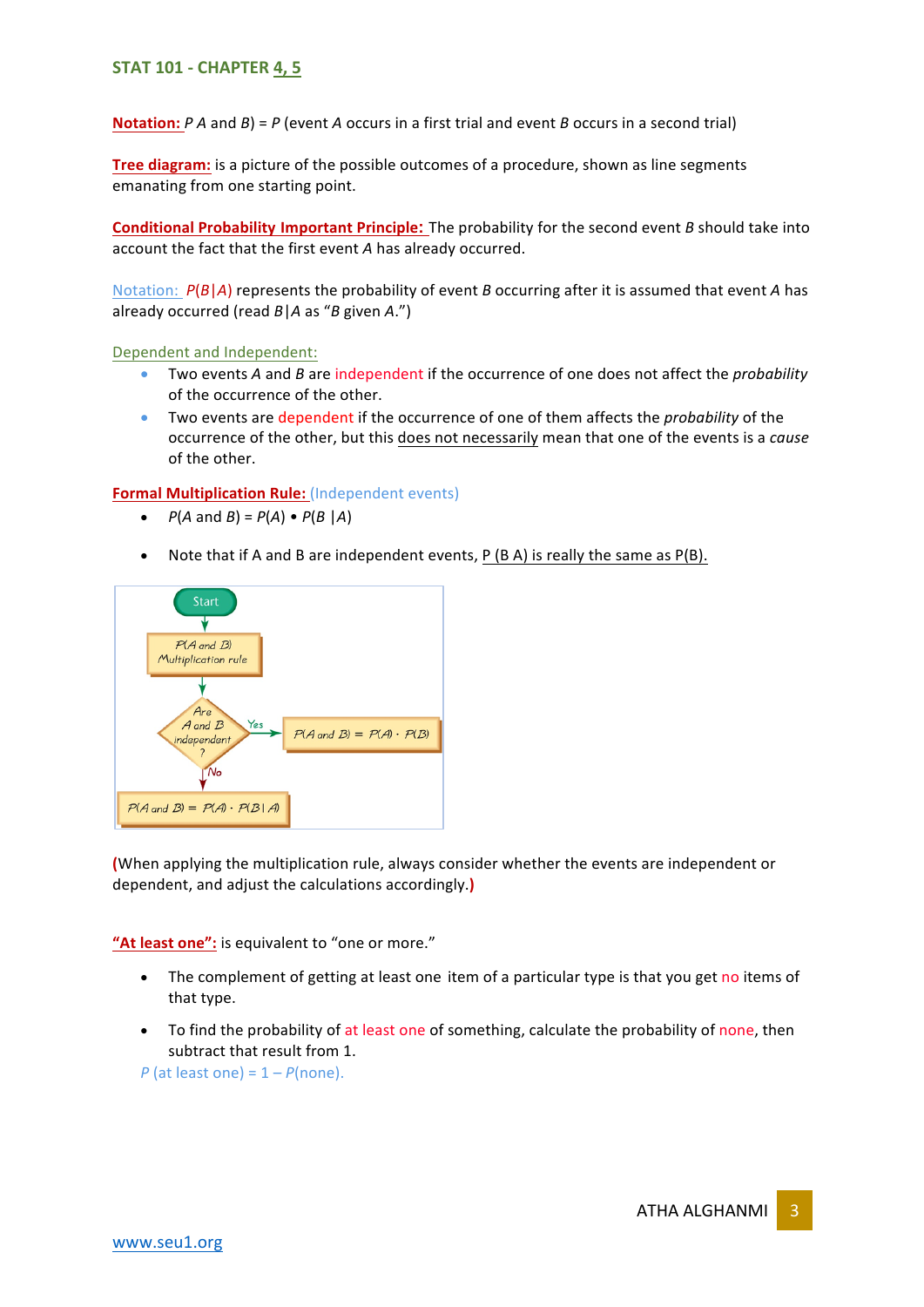**Conditional probability** of *B* given *A* can be found by assuming that event *A* has occurred, and then calculating the probability that event *B* will occur.

 $P(B|A)$  denotes the conditional probability of event *B* occurring, given that event *A* has already occurred, and it can be found by dividing the probability of events A and B both occurring by the probability of event A:

$$
P(B | A) = \frac{P(A \text{ and } B)}{P(A)}
$$

To incorrectly believe that  $P(A|B)$  and  $P(B|A)$  are the same, or to incorrectly use one value for the other, is often called confusion of the inverse.

**Simulation** of a procedure is a process that behaves the same way as the procedure, so that similar results are produced.

**random numbers** are used in the simulation of naturally occurring events.

- A Table of random of digits
- STATDISK
- Minitab
- Excel
- TI-83/84 Plus calculator

Fundamental Counting Rule: For a sequence of two events in which the first event can occur m

ways and the second event can occur *n* ways, the events together can occur a total of *m .n* ways.

Notation:

**factorial symbol**! denotes the product of decreasing positive whole numbers.

 $4! = 4 \cdot 3 \cdot 2 \cdot 1 = 24.$  By special definition, 0! = 1.

**Factorial Rule:** A collection of *n* different items can be arranged in order *n*! different ways.

Permutations: 

• (when items are all different)

$$
n P_r = \frac{n!}{(n-r)!}
$$

(when some items are identical to others)

$$
\frac{n!}{n_1! \cdot n_2! \cdot \ldots \cdot n_k!}
$$

Combinations: 

$$
{}_{n}C_{r}=\frac{n!}{(n-r)!r!}
$$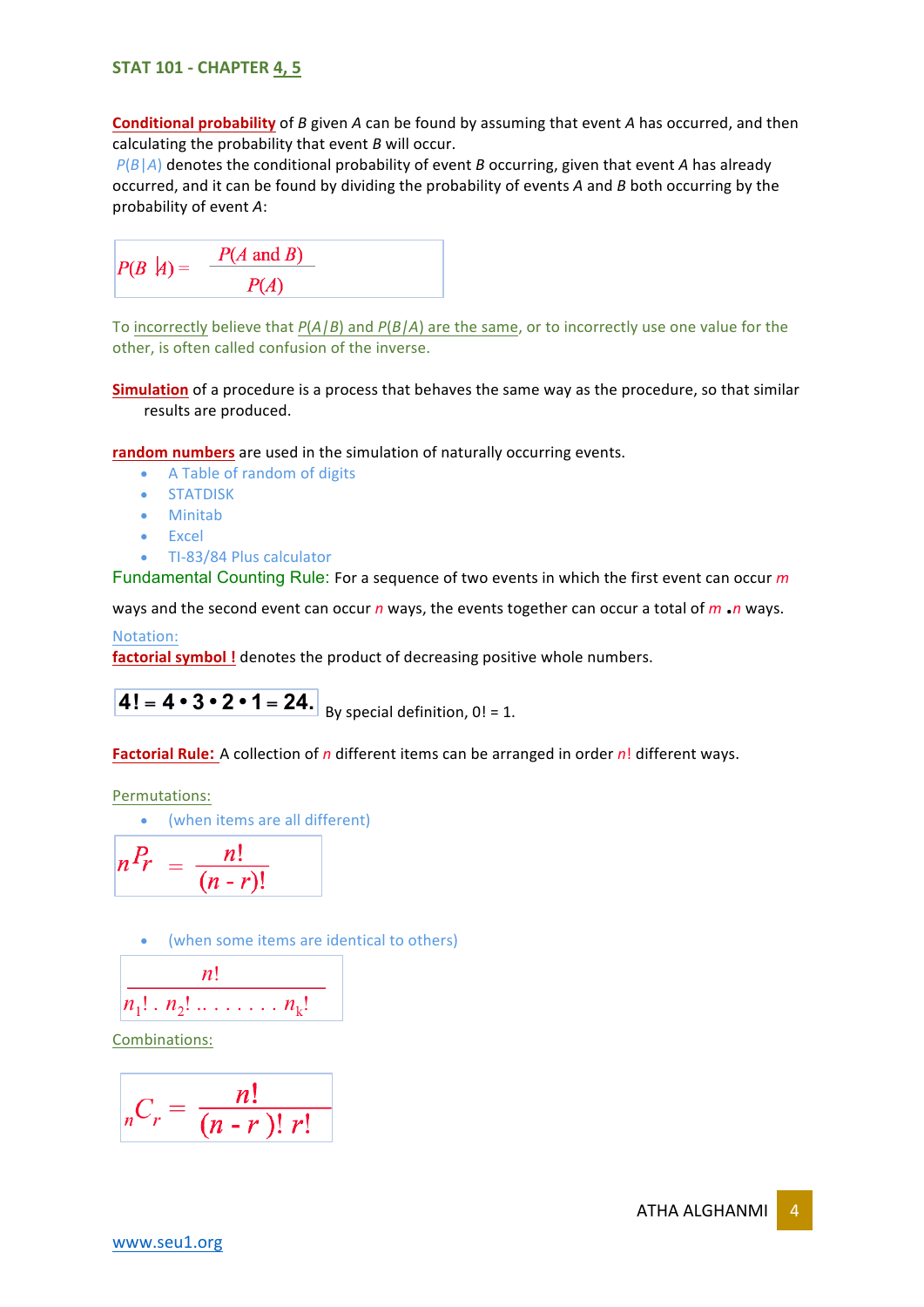# **CHAPTER 5**

**Random variable** a variable (typically represented by *x*) that has a single numerical value, (determined by chance), for each outcome of a procedure.

**Probability distribution** a description that gives the probability for each value of the random variable; often expressed in the format of a graph, table, or formula.

**Discrete random variable** either a (finite number of values or countable number of values), where "countable" refers to the fact that there might be infinitely many values, but they result from a counting process.

**Continuous random variable** (infinitely many values), and those values can be associated with measurements on a continuous scale without gaps or interruptions.

**probability histogram** is very similar to a relative frequency histogram, but the (vertical scale shows probabilities).

Requirements for Probability Distribution:

- $\Sigma P(X) = 1$  (where *x* assumes all possible values.)
- $0 \le P(x) \le 1$  (for every individual value of *x*.)

Mean, Variance and Standard Deviation of a Probability Distribution:

- $\mu = \sum [x \cdot p(x)]$  (Mean)
- $\sigma^2 = \sum [(x \mu)^2 \cdot P(x)]$  (Variance)
- $\sigma^2 = \sum [x^2 \cdot P(x)] \mu^2$  (Variance (shortcut))
- $\sigma = \sqrt{\sum [x^2 \cdot P(x) \mu^2]}$  (Standard Deviation)

Round-off Rule for  $\mu$ ,  $\sigma$  and  $\sigma^2$ : if the value of x are integers, round  $\mu$ ,  $\sigma$  and  $\sigma^2$  to one decimal place. *Unusual* **Results Range Rule of Thumb:** most values should lie within 2 standard deviations of the mean.

- Maximum usual value =  $\mu$  + 2 $\sigma$
- Minimum usual value =  $\mu 2\sigma$

**Unusual Results Probabilities:** Using Probabilities to Determine When Results Are Unusual.

- Unusually high: *x* successes among *n* trials is an (unusually high) number of successes if  $P(x)$ or more)  $\leq 0.05$ .
- Unusually low: *x* successes among *n* trials is an (unusually low) number of successes if *P*(*x* or  $fewer$ )  $\leq$  0.05.

**expected value** of a discrete random variable is denoted by *E*, and it represents the mean value of the outcomes.  $(E = \sum [x \cdot P(x)]$ 

Binomial Probability Distribution requirements:

- 1. The procedure has a fixed number of trials.
- 2. The trials must be independent
- 3. Each trial must have all outcomes classified into two categories (commonly referred to as success and failure).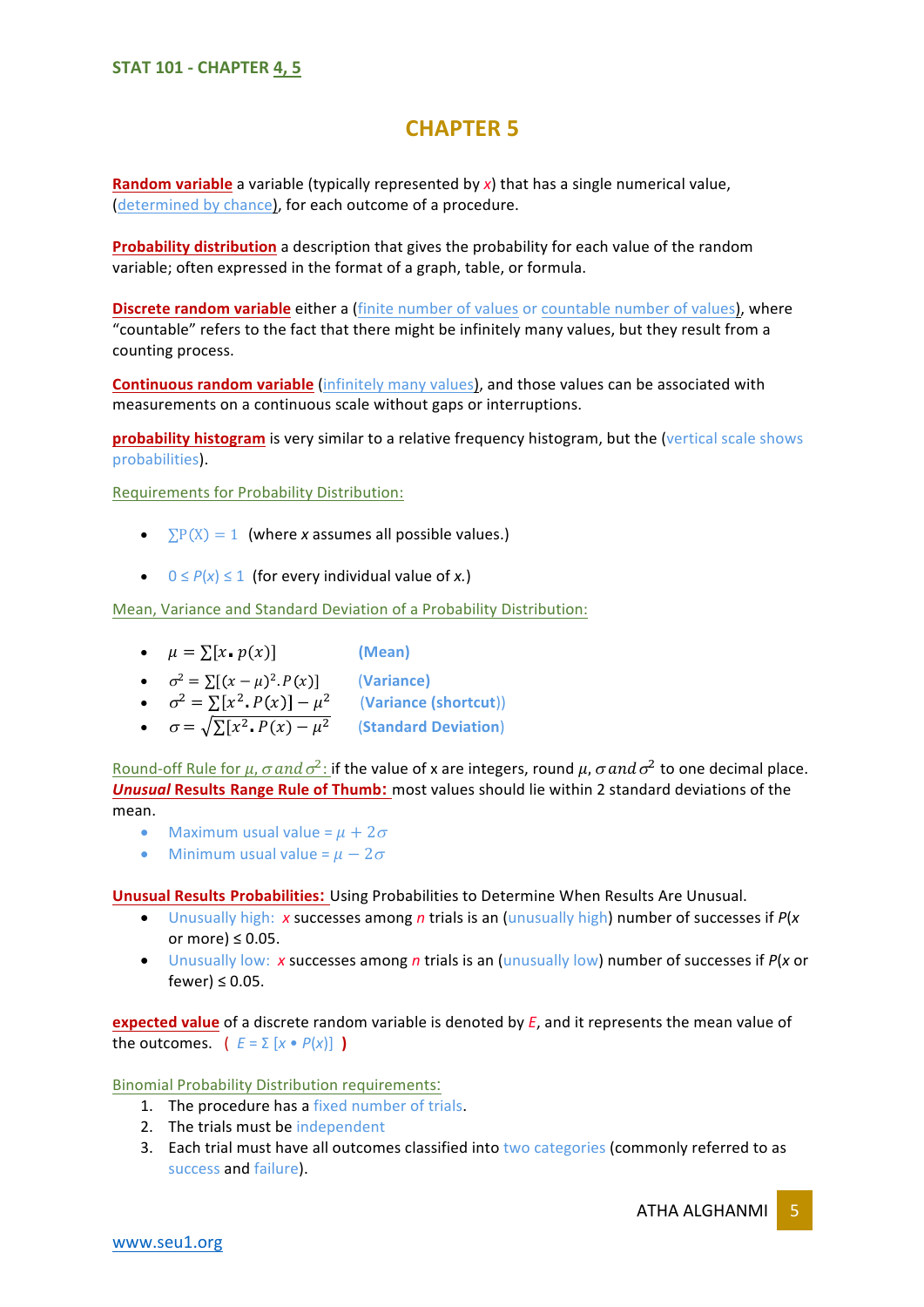## **STAT 101 - CHAPTER 4, 5**

4. The probability of a success remains the same in all trials. Notation for Binomial Probability Distributions:

S and F (success and failure) denote the two possible categories of all outcomes; *p* and *q* will denote the probabilities of S and F, respectively, so

- $P(S) = p$  (*p* = probability of success)
- $P(F) = 1 p = q$  (*q* = probability of failure)

| n            | denotes the fixed number of trials.                                                                                         |
|--------------|-----------------------------------------------------------------------------------------------------------------------------|
| $\mathbf{x}$ | denotes a specific number of successes in <i>n</i> trials, so x can be any whole<br>number between $0$ and $n$ , inclusive. |
| р            | denotes the probability of success in one of the <i>n</i> trials.                                                           |
| q            | denotes the probability of failure in one of the <i>n</i> trials.                                                           |
| P(x)         | denotes the probability of getting exactly x successes among the $n$ trials.                                                |

**Important Hints:** 

- Be sure that  $x$  and  $p$  both refer to the same category being called a success.
- When sampling without replacement, consider events to be independent if  $n < 0.05N$ .

### Three methods for Finding Probabilities:

**•** Method 1: Using the Binomial Probability Formula

$$
P(x) = \frac{n!}{(n-x)!x!} p^x \cdot q^{n-x}
$$
  
for x = 0, 1, 2, ..., n

where

 $n =$  number of trials

- $x =$  number of successes among n trials
- $p =$  probability of success in any one trial
- $q =$  probability of failure in any one trial  $(q = 1 p)$ 
	- **Method 2: Using Technology**

STATDISK, Minitab, Excel, SPSS, SAS and the TI-83/84 Plus calculator can be used to find binomial probabilities.

• Method 3: Using Table A-1 in Appendix A (slide 31)

### Rationale for the Binomial Probability Formula:

 $n!$  $q^{n-x}$  $P(x) = \frac{n!}{(n-x)!x!}$ The probability of Number of outcomes with **X SUCCESSES** among n trials for exactly x any one particular successes order among n trials